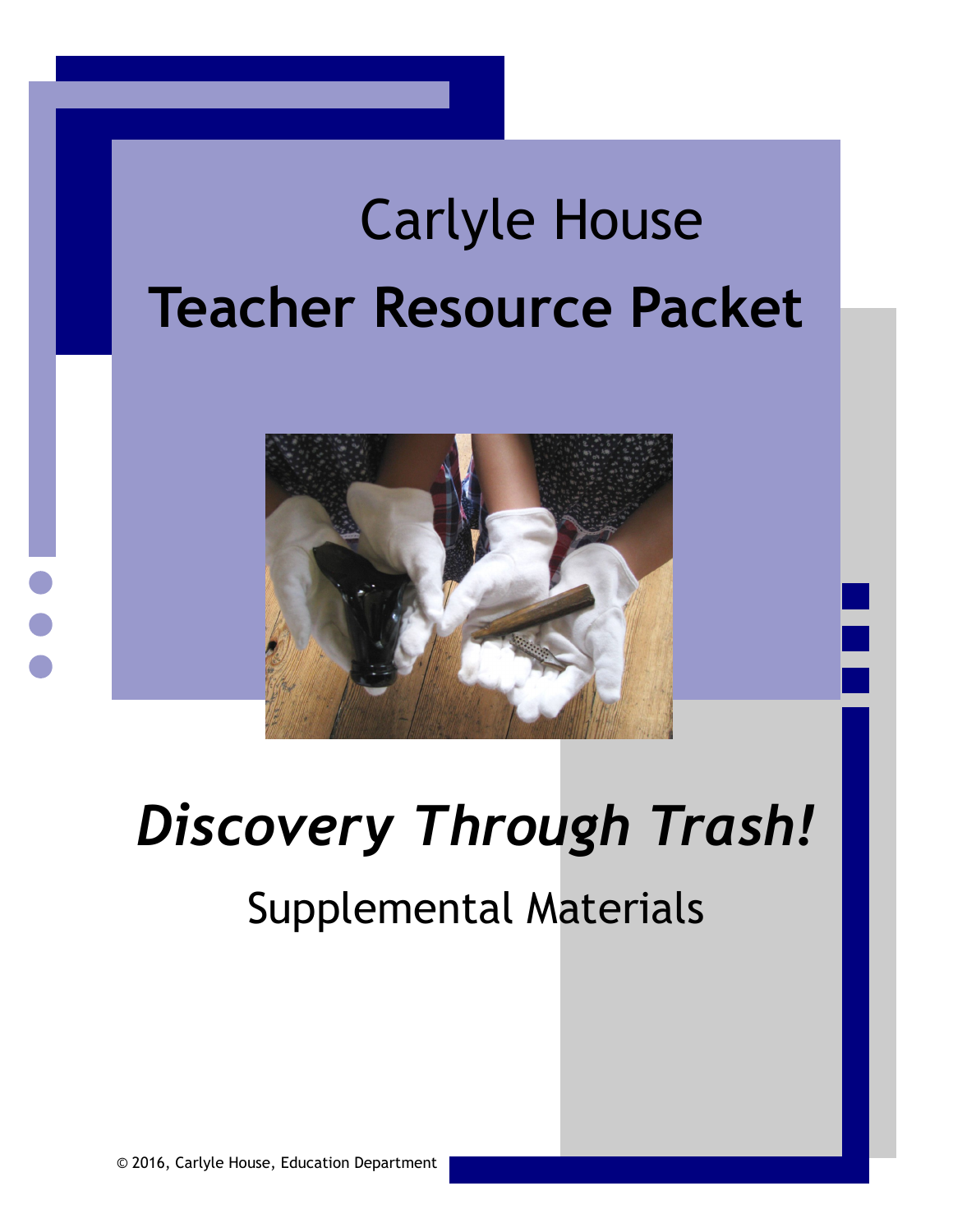# **Table of Contents**

### **Planning Your Visit**

| <b>Letter of Introduction</b> |   |  |
|-------------------------------|---|--|
| <b>Planning Your Visit</b>    | 5 |  |
| Carlyle House Background      | 6 |  |
| <b>Program Vocabulary</b>     |   |  |

### **Pre-Visit Activities**

| <b>Trash Tales</b>             | 10 |
|--------------------------------|----|
| Archeologists of the Future 12 |    |

### **Post-Visit Activities**

**Piecing it Together 15 Our Class Archeology Exhibit 16**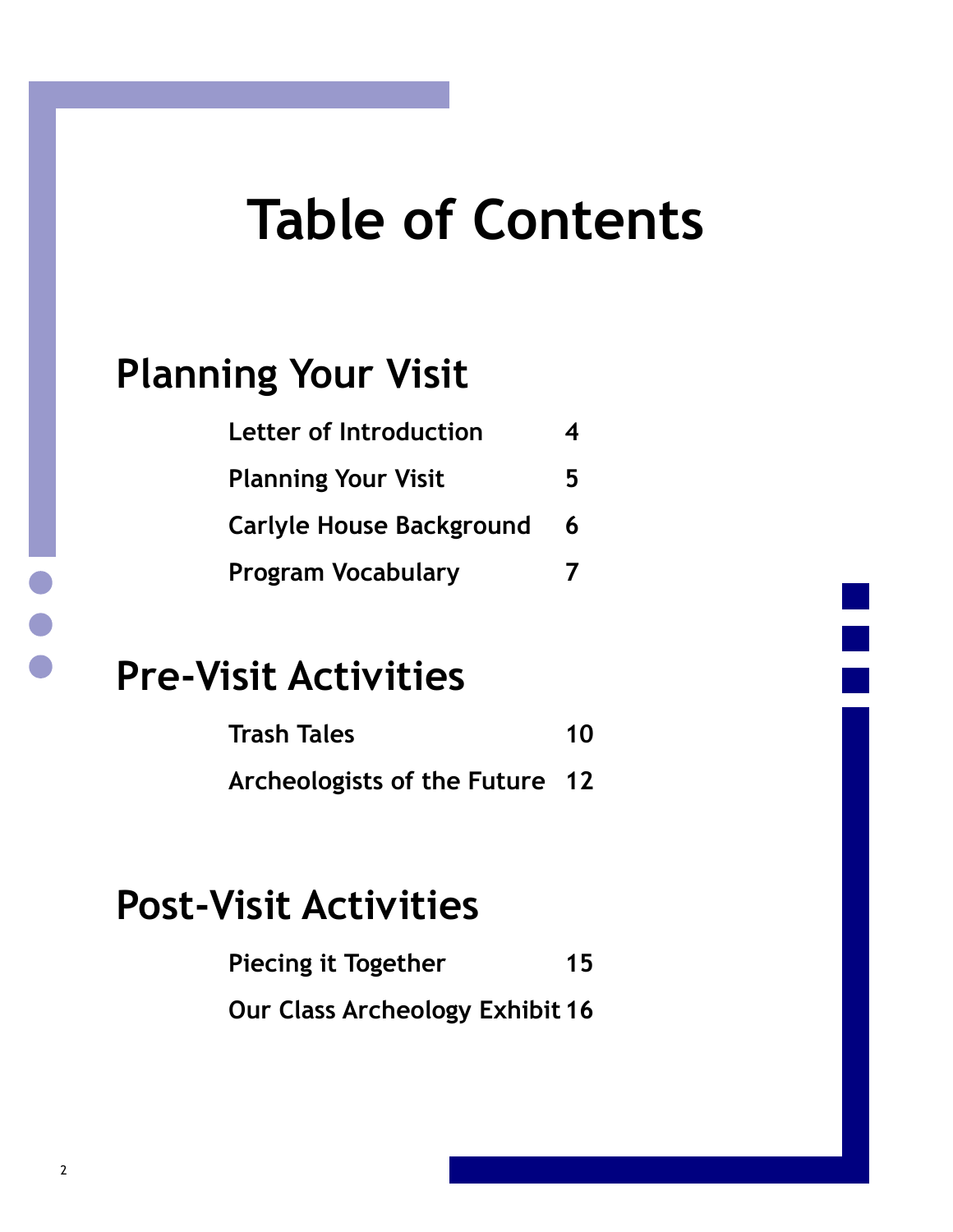# Planning Your Visit

Use the following icons to help guide you through the Teacher Resource Packet



### **Teacher Preparation**

Use these pages to prepare your lessons and plan for the trip.



### **Student Worksheets**

These pages can be copied and used with your students in preparation for the trip.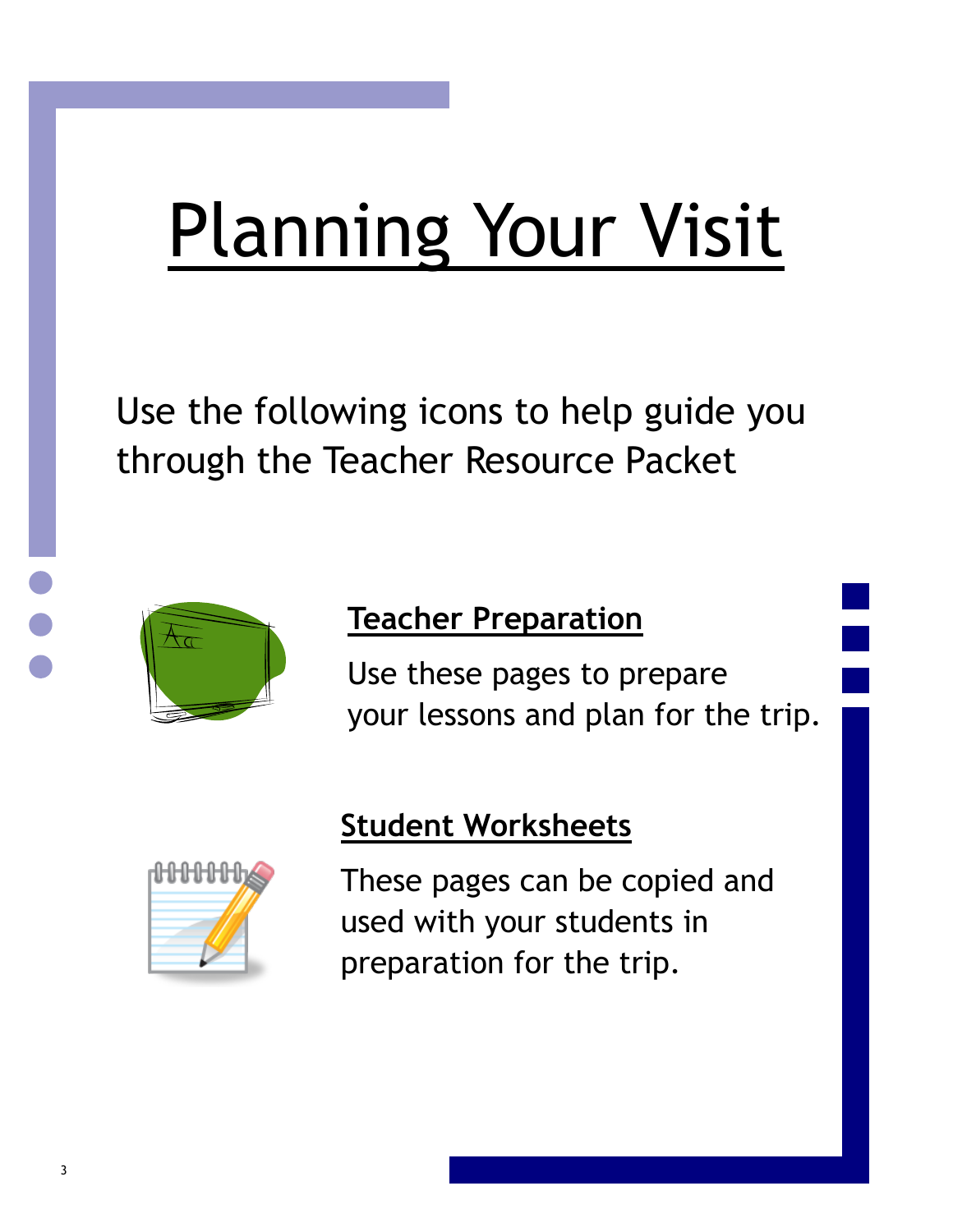### **Planning Your Visit**

Use the following checklist to prepare for your visit to Carlyle House.

#### **Before your field trip:**

- Read over the *Teacher Resource Packet.*
- Make nametags for students.
- Use *Pre-Visit* activities to introduce students to Carlyle House.
- Map out the route from your school to Old Town Alexandria to avoid any possible delay sand check out our website for parking details.

### **The day of your field trip**

- Bring 3 adult chaperones (including yourself). Remind chaperones that they are responsible for keeping the group together and wellbehaved during the museum visit.
- Please bring your group in through the main entrance, located at the side of the house.
- The park surrounding the house may be used for picnic lunches (please let us know in advance if you plan to use this space)
- Expect your tour to last approximately 1 hour
- The tour is free to schools within the member jurisdictions of NVRPA, \$2 per students for schools outside of the area.
- Maximum number of students: 30 per hour

#### **After your field trip:**

 Use *Post-Visit* activities to connect your museum visit to your classroom visit.

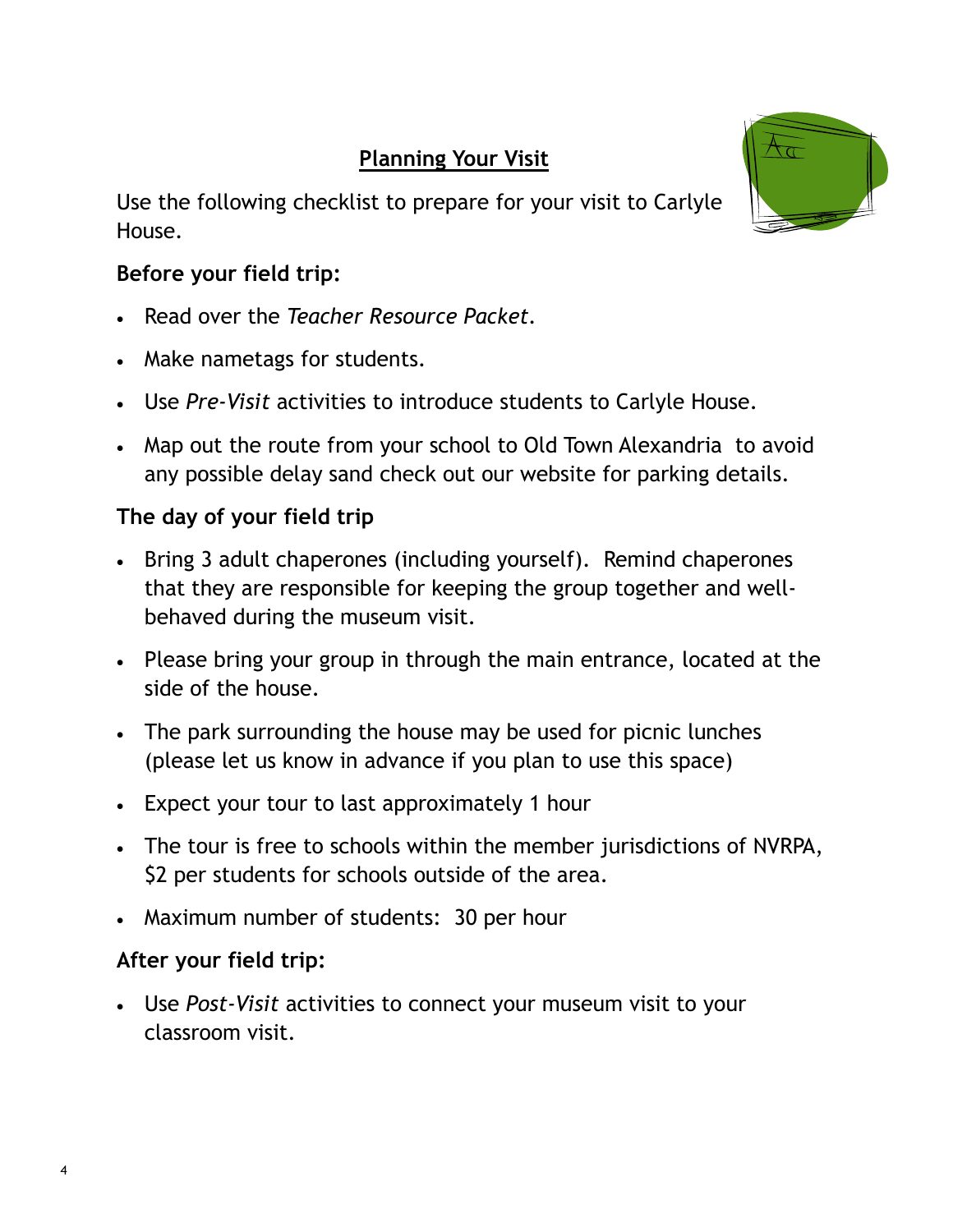

#### **Carlyle House Background Information**

The Carlyle House Historic Park is owned and operated by the Northern Virginia Regional Park Authority. Restoration on the house began in 1970 and lasted until 1976. The house was restored to the time period of the original owner, John Carlyle (1720-1780). It is now comprised of period rooms from the era of 1770-1780. This era was selected because the original household inventory, taken at the time of John Carlyle's death, indicates exactly what was in the house at that time.

John Carlyle moved to the American colonies in 1741 from Great Britain and in 1749 purchased two lots in the newly formed town of Alexandria. The lots, situated between the Potomac River and Market Square, were the best location for a town trustee and merchant.

As a merchant, John Carlyle traded with both the West Indies and England. His business with the West Indies specialized in the **importation** of rum, molasses, sugar and slaves, and the **exportation** of timber, flour, bread, peas, beans, corn, and other foodstuffs. He **imported** from England finished goods such as furniture, china, and textiles and **exported**  raw materials such as tobacco, wheat, timber and pig iron.

Carlyle married Sarah Fairfax in 1747, a member of one of the most influential families in the colonies. Sarah was the daughter of William Fairfax, agent for Thomas,  $6<sup>th</sup>$  Lord Fairfax, who owned over five million acres of land in the Northern Virginia region. John and Sarah Fairfax Carlyle had seven children, two of whom, Sally and Ann, survived. Sarah Fairfax Carlyle died from complications from childbirth after the birth of Ann. John Carlyle remarried a woman named Sybil West. They had four children. Of those four, only one survived—a son, George William.

John Carlyle had servants and slaves—white, black, free, indentured and transported convict—that lived and worked in his home in Alexandria. At the time of his death in 1780, Carlyle owned nine slaves: Jerry, Joe, Cook, Penny, Charles, Sibreia, Cate, Moses, and Nanny.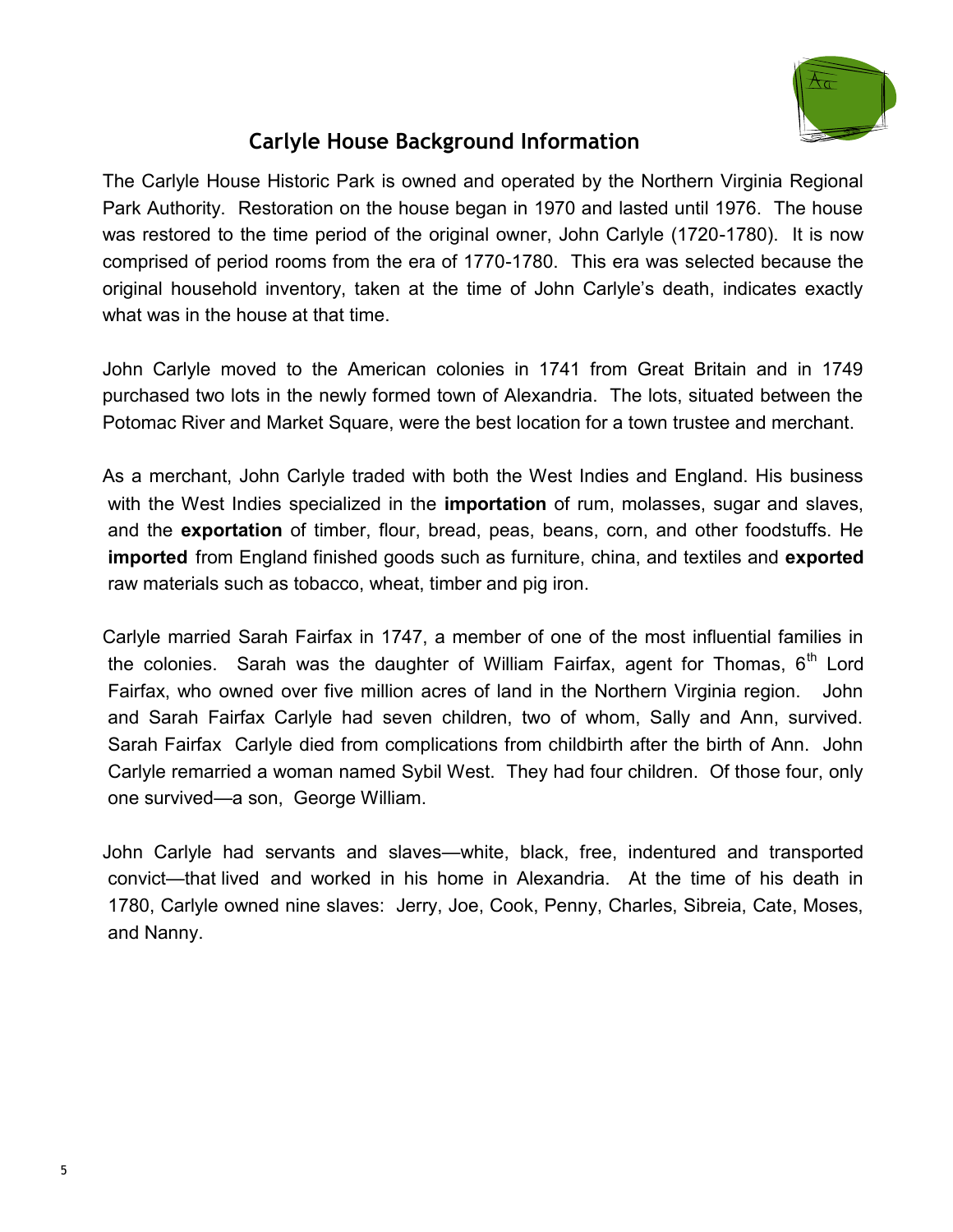### **Discovery Through Trash: Background Info**



Between the years of 1973 and 1975, an archaeological study was conducted on the grounds of the Carlyle House. Several artifacts were uncovered that are applicable to the period of the Carlyle's occupancy (1753-1780).

The "Discovery Through Trash" program focuses on types of artifacts that were found that represent life at the Carlyle House in the 18th century. The selection of objects discussed may be subject to change between different museum teachers. Some examples include: a wine bottle, a tea cup, a plate, a bone, a domino, keys, nails, a clay pipe and a chamber pot. Your students will be shown each object and asked to help identify what the object is, what it is made of, what it was used for, and where in the Carlyle House it would have been used.

The "Discovery Through Trash" program is designed to teach students about past cultures by studying the artifacts that they have left behind—specifically objects used in the daily life of the Carlyle family in 18th-century Alexandria. This pre-visit information packet includes activities that will help your students learn how archaeologists recover artifacts, and what can be learned from those artifacts once they have been uncovered!

### **Archaeology Vocabulary**

Archaeology: the study of people from the past by what they have left behind

Artifact: any object that was made or changed by people

Culture: the ideas, customs, skills, art and beliefs of a people

Excavation: the search for evidence and artifacts of people from the past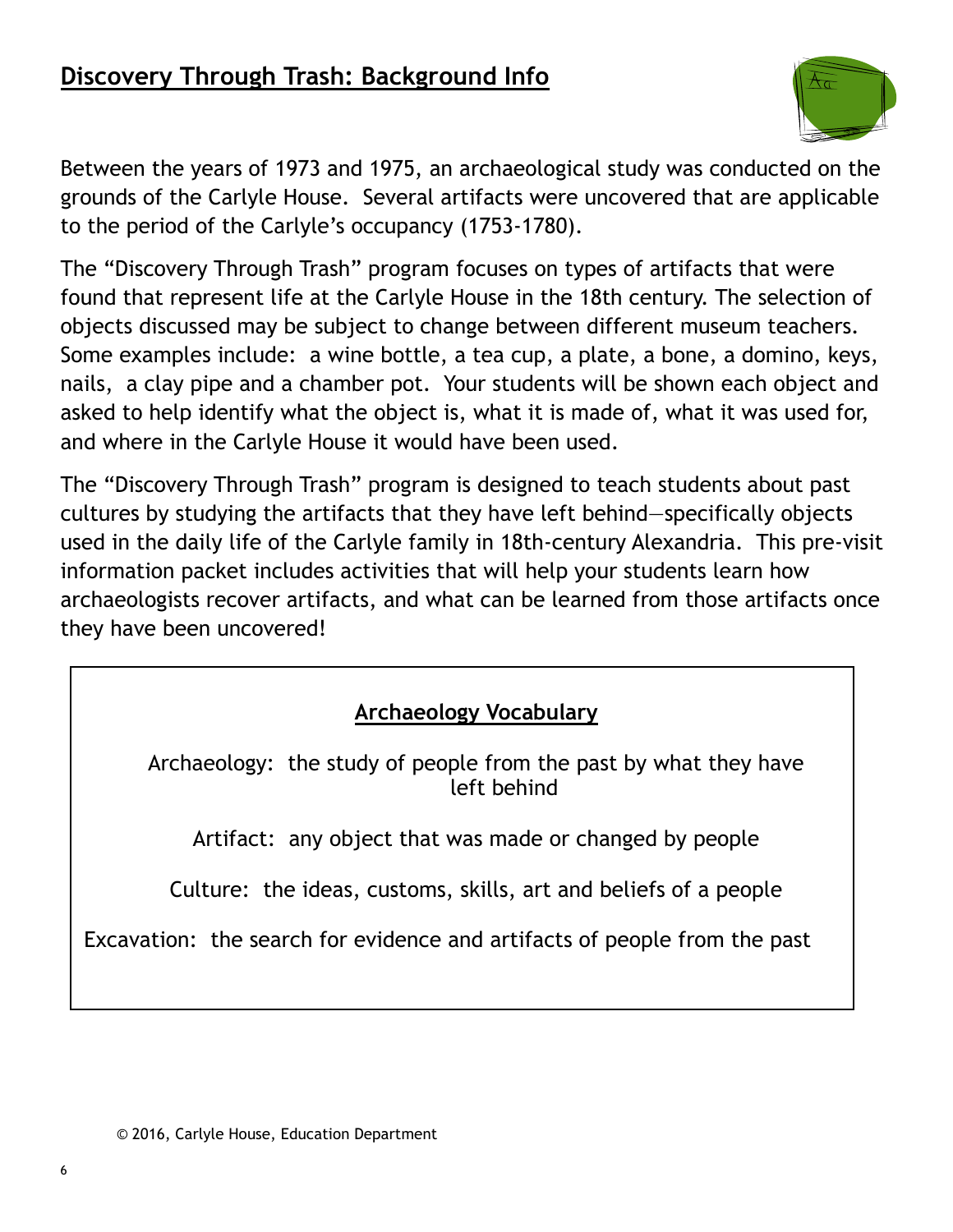# **PRE– VISIT ACTIVITIES**

# *Discovery Through Trash!*

7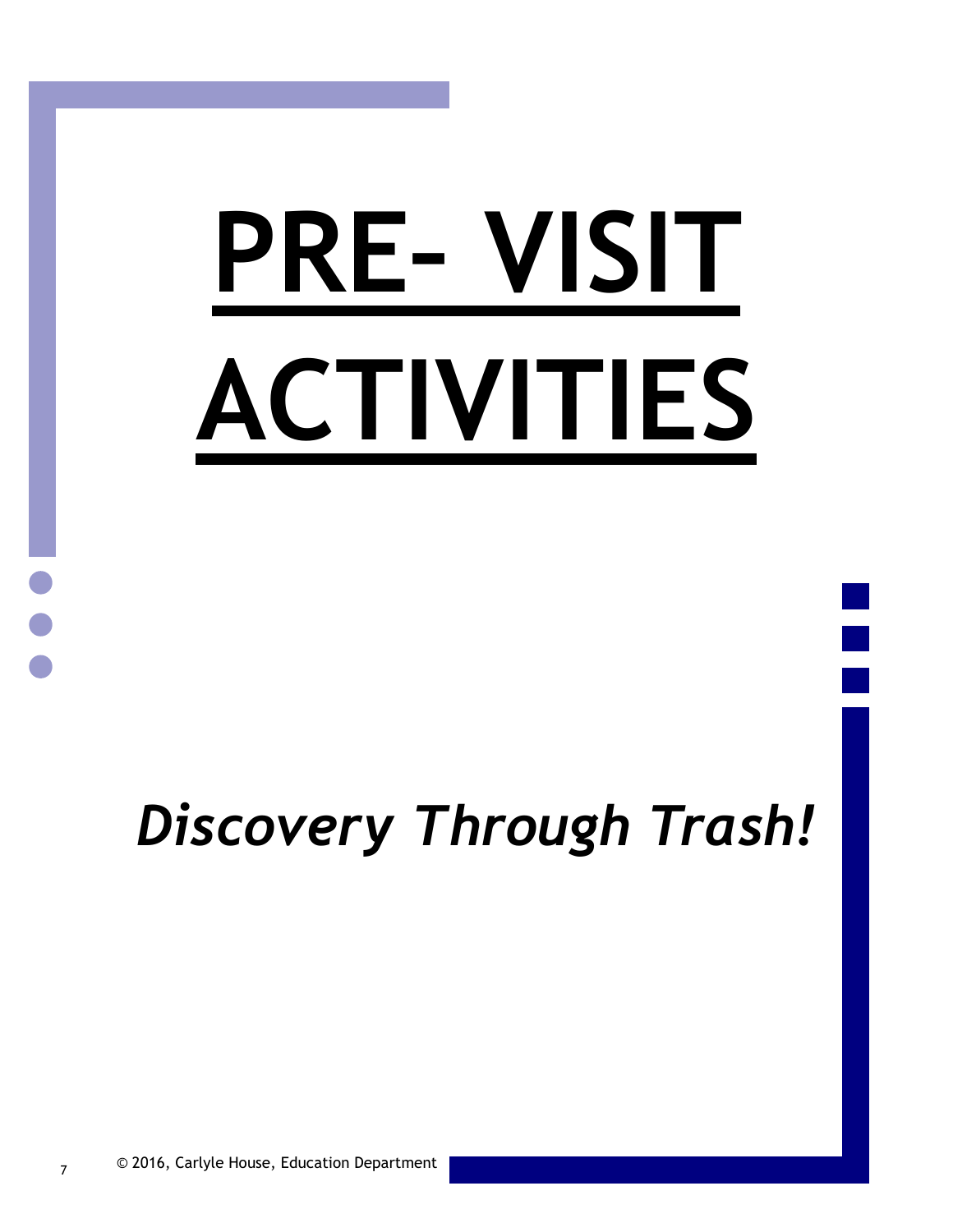# Pre-Visit Lesson Plan



Please use the following lesson plan to guide your classroom preparation for the field trip. Included here are four activities for you to use with your class *before* visiting Carlyle House.

#### **Activity 1:** *Trash Tales* p. 9

*Objective:* After completing the worksheet, students will be able to:

 Explain how trash is disposed of today and compare it to how trash was disposed of in the past.

#### *Answer Key:*

- 1. Carrots, parsnips, clams, coffee, bananas and cereal.
- 2. A bucket inside the house, and a pit in the ground outside.
- 3. A trashcan inside the house, and on the curb outside.
- 4. Mary threw hers in the hole and the garbage men took John's.
- 5. Mary threw away food scraps and broken china, John threw away food, coffee filters and a coffee can.

#### **Activity 2:** *Archeologists of the Future* p. 11

*Objective:* After completing the class activity and discussion questions, students will be able to:

 Explain that archeologists use discarded items to make inferences about how people in the past lived.

Invite the class to give examples of things that they throw away. Ask if any of them have to "empty the trash" as one of their "chores." Discuss the similarities and differences between how Mary Andrews got rid of her trash and how we do today. Discuss how archaeologists find the "trash" that people long ago threw away, and study it to learn about the people that discarded it.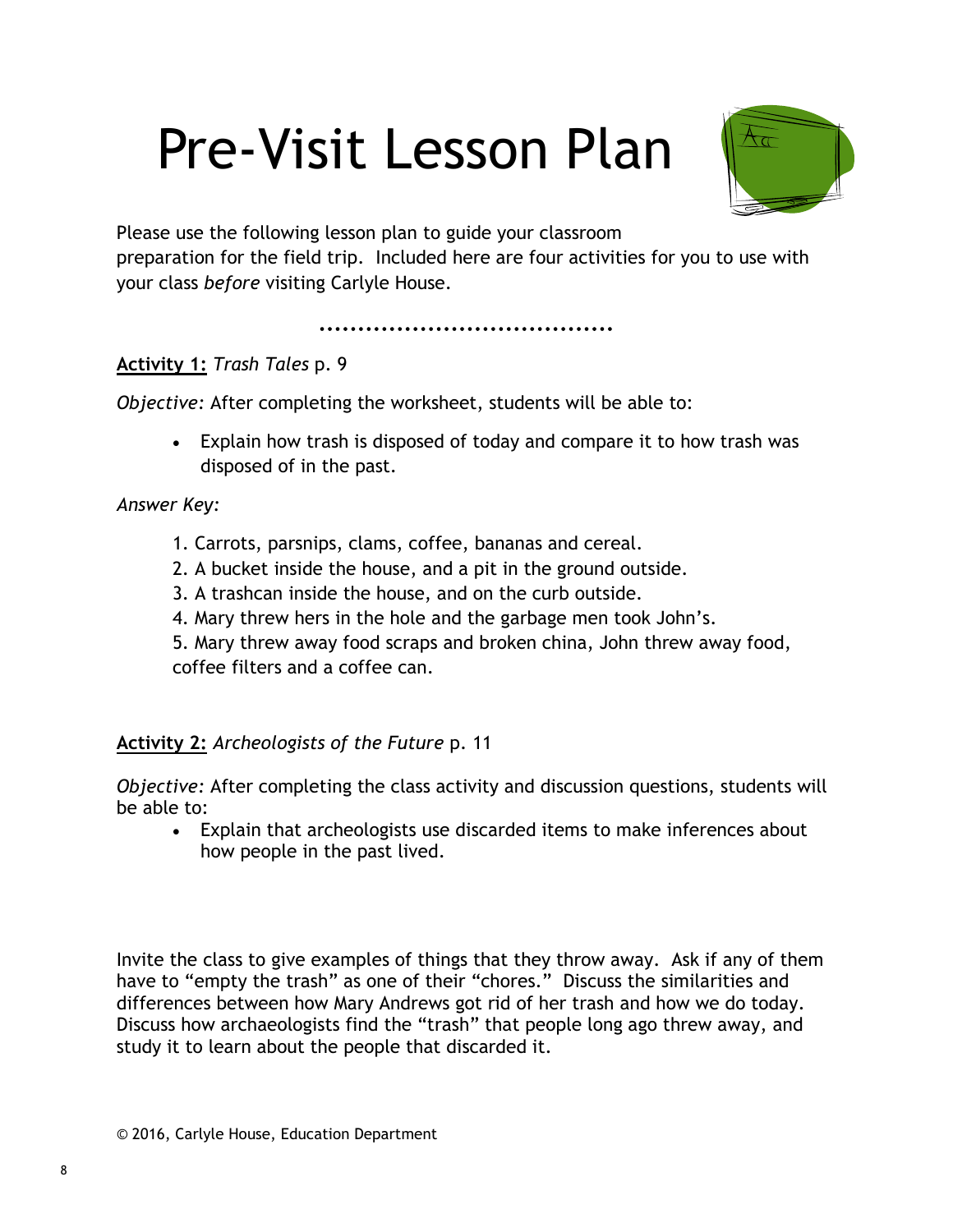9

**NAME:**

**Date:**

### Trash Tales

**DIRECTIONS:** Read the following stories about two kids from different times. After you finish reading, answer the questions at the end of the worksheet.

### **Paragraph A- The Past:**

 Mary Andrews looked sadly at the pieces of the fine queens-ware coffeepot which had been broken the day before and now lay with clamshells and trimmings from carrots and parsnips in a bucket just inside the hall of the house. She took the bucket outside, and walking to the rear of the yard, dumped its contents into the deep square pit that had been dug the week before. Coffeepot

pieces, vegetable leaves, and shells fell atop other broken pottery, glass, and refuse.

### **Paragraph B– The Present:**

© 2016, Carlyle House, Education Department

 John watched as his father made breakfast and coffee in the morning. First, he removed the used paper filter from the automatic coffee maker and threw it in the trashcan. He put a new filter in the coffeemaker and scooped the last of the coffee from the can into the filter. He then threw the empty coffee can into the trashcan, as well. He plugged in the coffeemaker and turned it on. While the coffee was brewing, John helped his dad slice a banana into their cereal. Then John threw the banana peel into the trashcan. It was Thursday—trash day—so, after breakfast, John took the trashcan out to the curb for the garbage men to empty it.



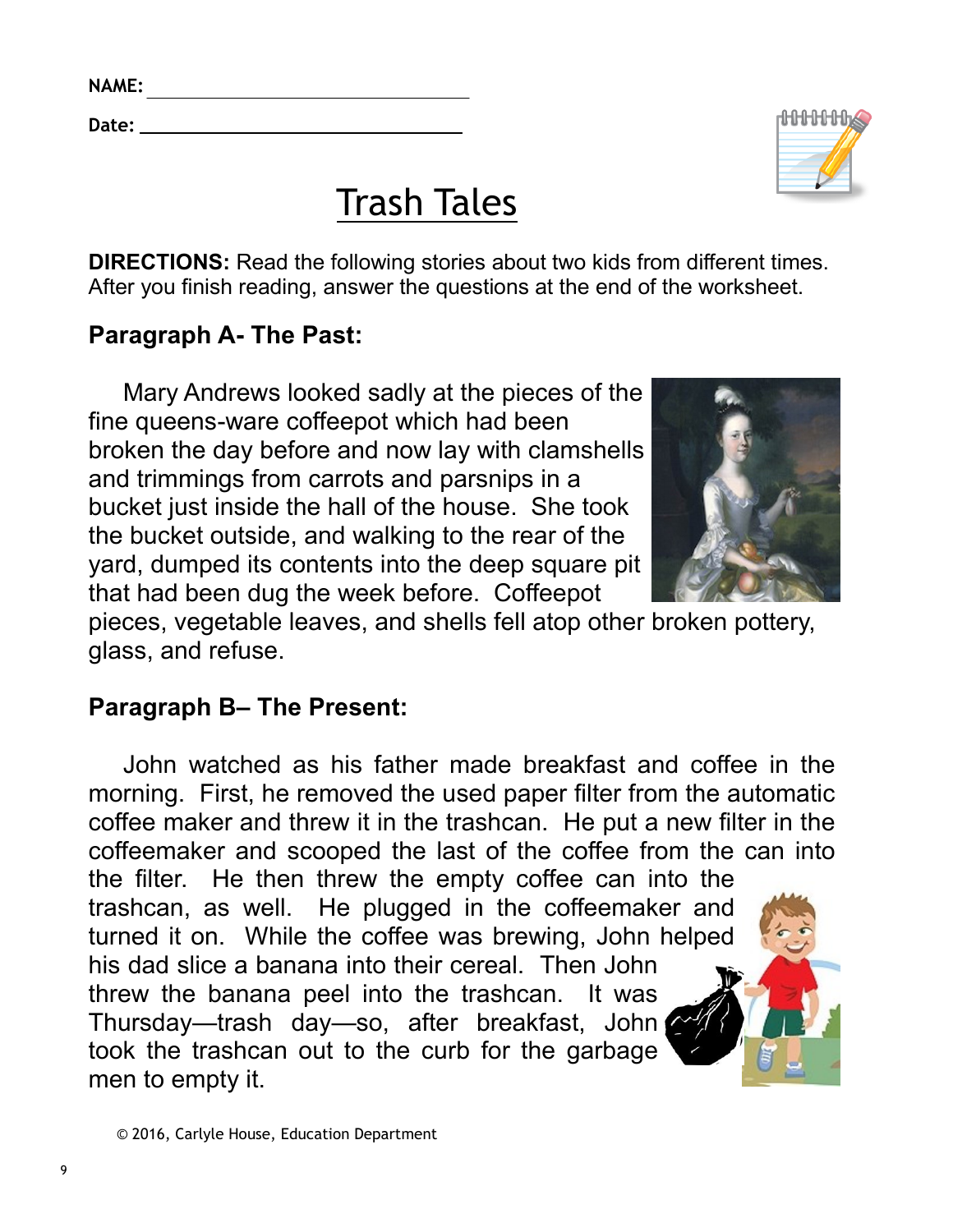

### **Questions for Review**

1.What foods are mentioned in the two paragraphs?

2.Where did Mary Andrews throw her trash inside the house? Where did she put the trash outside of the house?

3.Where did John and his father throw the trash inside the house? Where did John put the trash outside of the house?

4.What was done with the trash once it was taken outside?

5.What types of things did Mary Andrews throw away? What types of things did John and his father throw away?

© 2016, Carlyle House, Education Department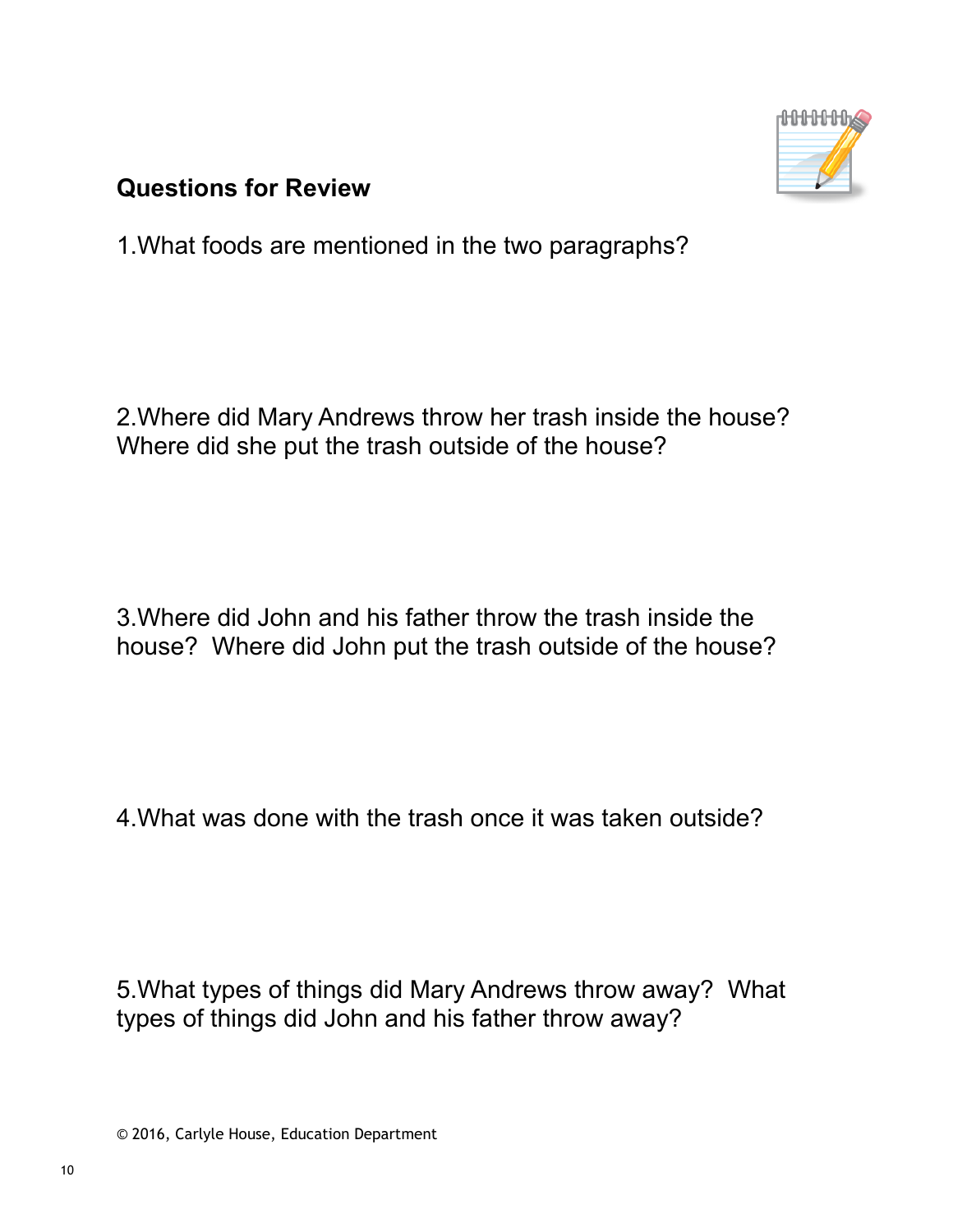### **Archeologists of the Future**



Put together a "bag of trash" and bring it in for your students to examine. Ask your students to be archeologists of the future and to tell you what they can determine about the person who threw this trash away.

This activity could be done with the students sitting in a circle on the floor. Allow the students to handle the objects and pass them around. Encourage them to examine the objects closely and share their observations.

Suggestions for "trash":

Milk carton Diet soda can Empty medicine bottle (Nyquil, asthma inhaler, Benadryl, etc.) Toothpaste tube Nature magazine (bird watching, fishing, etc.) Sports magazine (Sports Illustrated, Golf Digest, etc.) T. V. Guide Baby food jars Hair spray can Kitty litter bag or pet food bag Toy packaging

Possible interpretations:

The people had children The people had a baby The people had pets The people had a T. V. The people liked nature, sports The people got sick and took medicine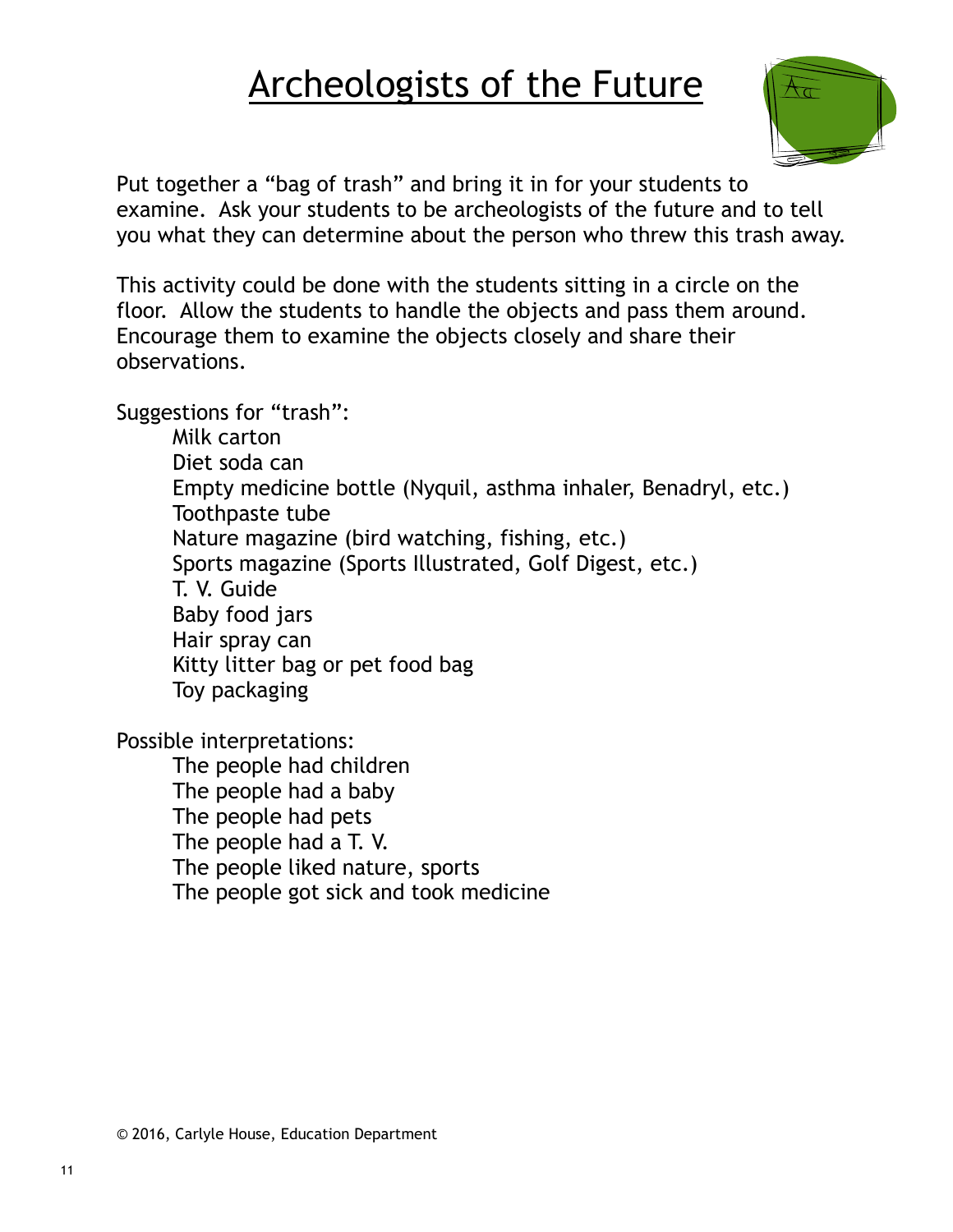### Archeologists of the Future

### Review Questions



**DIRECTIONS:** Write your answers to the following questions or discuss them in groups or as a class.

1. Pretend you are leading an archaeological excavation behind a house that was lived in long ago. You find expensive broken dishes in the "trash pit." What does that tell you about the people who lived there?

2. You also find a broken toy whistle or a baby-doll head. What does that tell you about the people who lived there?

3. Name 2 things your family throws away? What would that tell people about your family?

4. Name 1 thing you throw away? What would that tell people about you?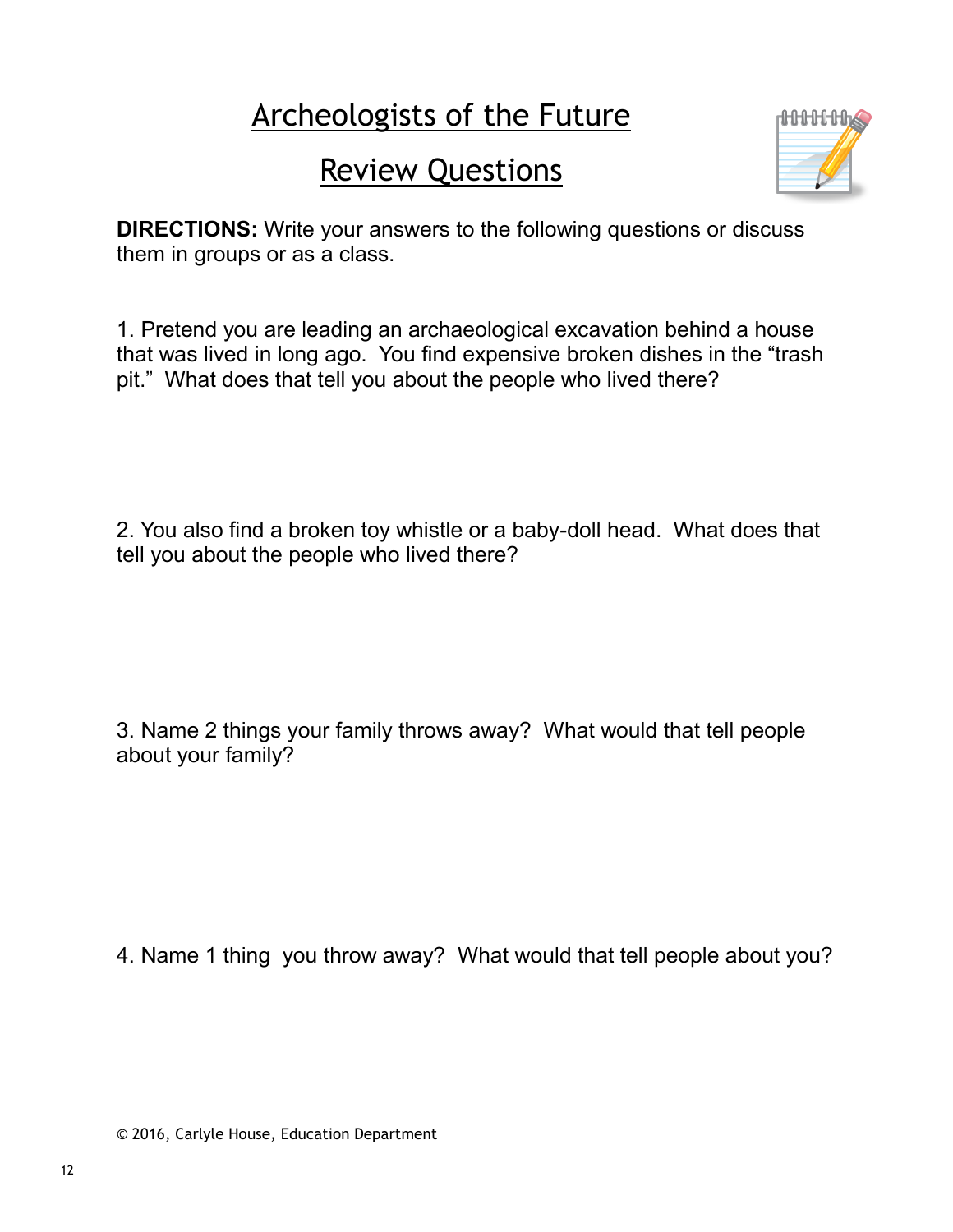# **POST– VISIT ACTIVITIES**

# *Discovery Through Trash!*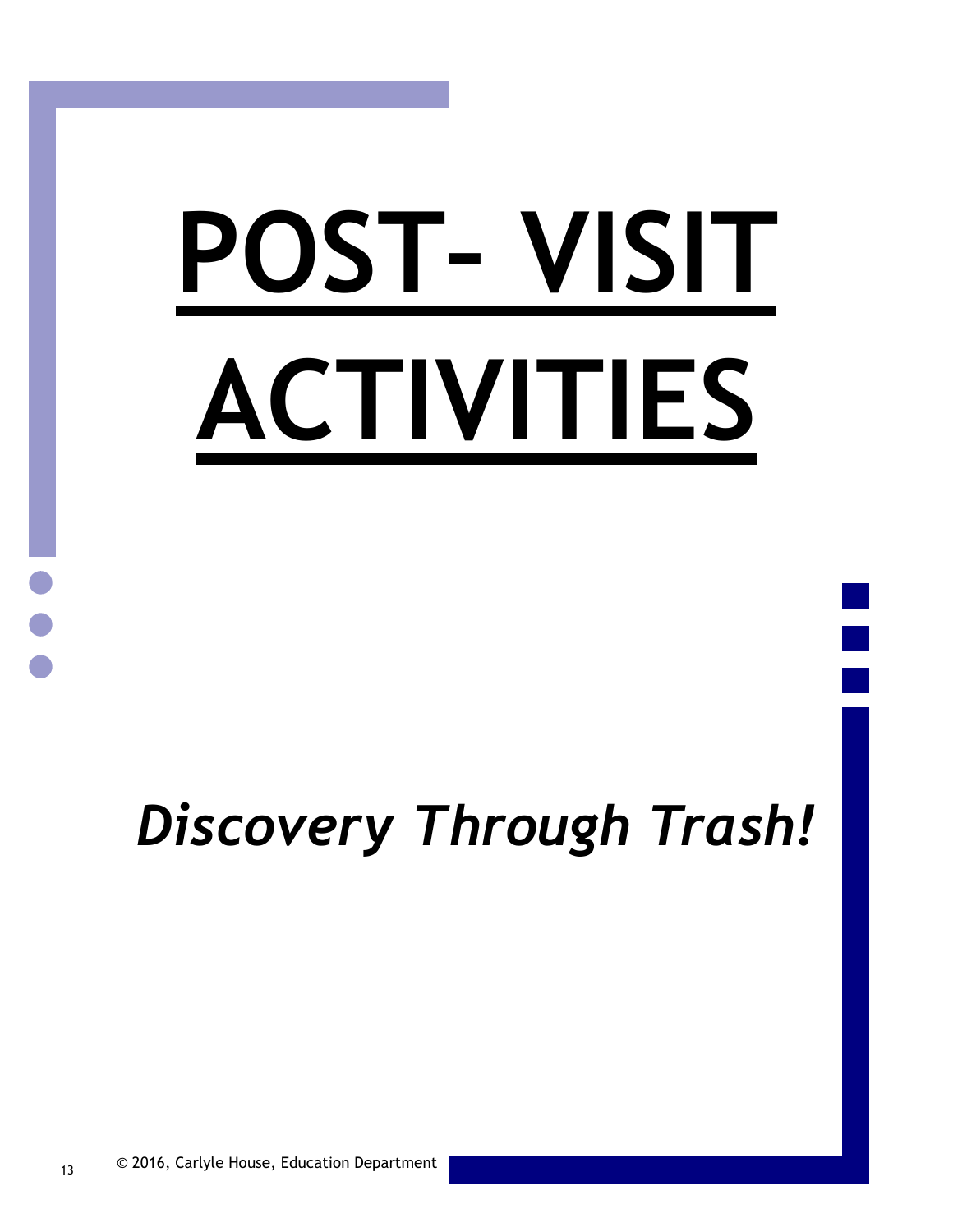### Piecing it Together

Objective: This activity will demonstrate how archaeologists sort pieces of objects that they find and piece them together to learn more about the past.

Explain to your class that archaeologists do not always find objects in perfect condition—sometimes they are broken and have to be "pieced together." Give an example of an object that an archaeologist might find broken: a cup, glass, bottle, plate, bowl. Discuss how sometimes archaeologists find many broken pieces that go to many different objects and have to sort them out and piece them together. Explain to your class that they will be acting like archaeologists—sorting out pieces of broken objects and piecing them together to try to learn from them.

Cut paper plates, bowls, cups, etc. into different sizes and shapes. For best results, use different sizes, materials (plastic, paper, Styrofoam) and patterns (solid, floral, birthday, etc.). Divide your class into several groups and give each group 15 or 20 pieces and a roll of masking tape. Make sure that each group gets pieces that will "fit together" to make a whole or almost whole object. Make sure, also, that each group gets an incomplete set and odd pieces that do not match others.

Have each group sort out the pieces given to them. Invite suggestions from the students as to how they should sort them out: color, material, pattern, etc. After the students have sorted their pieces out, have them begin to put them together with the masking tape.

Discuss with the class how archaeologists have to sort like pieces before they begin to piece them together. Also, talk about how, many times, they don't find all of the pieces to an object or may have found single pieces to several different objects.